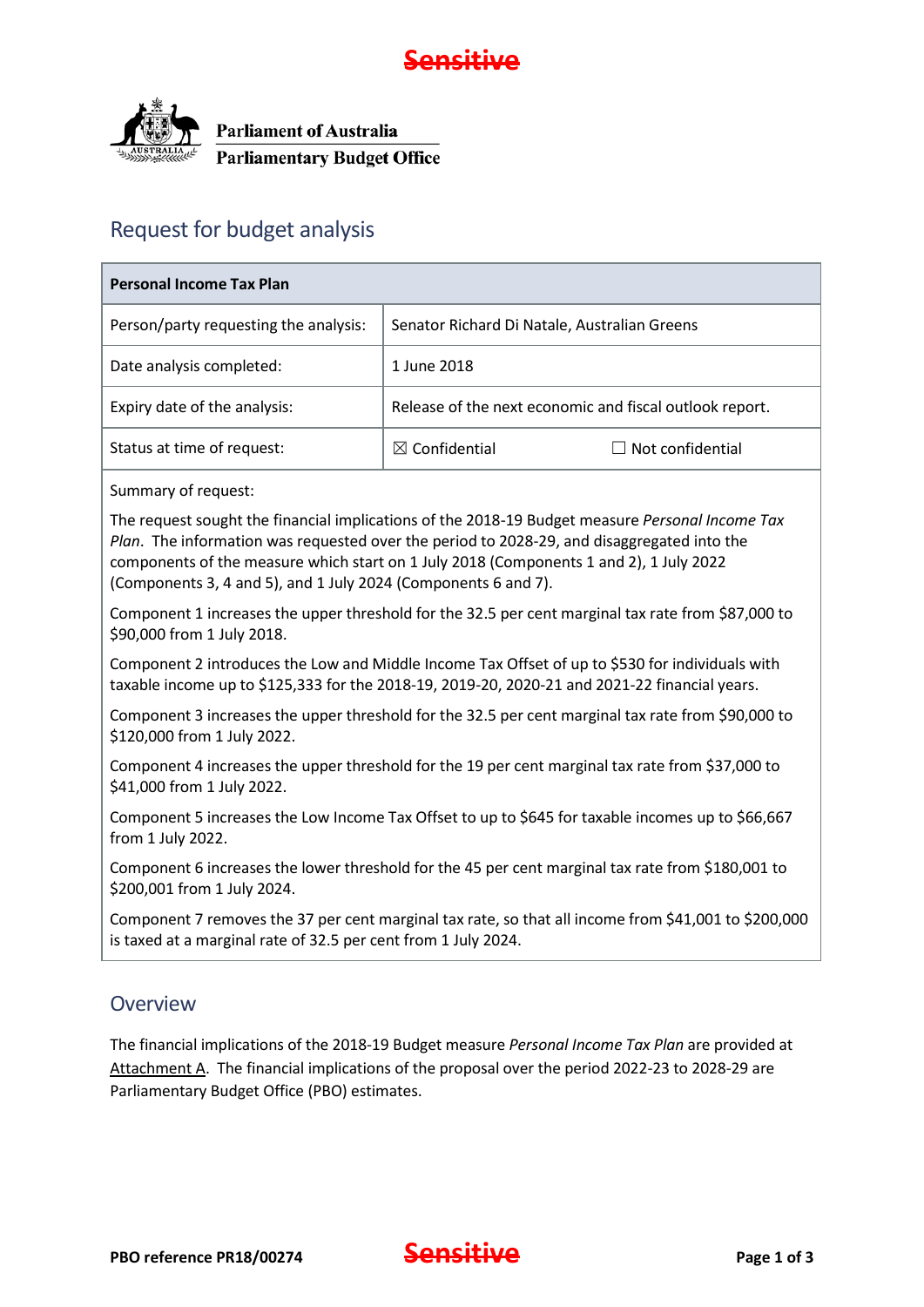

### Key assumptions

The PBO has made the following assumptions.

- The financial implications of the proposal over the 2018-19 Budget forward estimates are assumed to be equal to those published in the 2018-19 Budget and the further information provided by the Treasury Secretary, John Fraser, at Senate Estimates on 29 May 2018, and are entirely attributable to Components 1 and 2.
- The components have been costed in the order presented. The costings have been undertaken after incorporating all other relevant 2018-19 Budget measures, including the 2018-19 Budget measure *Personal Income Tax – retaining the Medicare levy rate at 2 per cent*.
- The estimates do not consider the implications of the Government's announced policy to constrain the tax to Gross Domestic Product (GDP) ratio at or below 23.9 per cent. As shown in Chart 2 in Box 2 in Statement 3 of 2018-19 Budget Paper No. 1, tax receipts are projected to be below 23.9 per cent of GDP until 2026-27 after taking into account the 2018-19 Budget measure *Personal Income Tax Plan*, while without the *Personal Income Tax Plan* measure receipts would exceed 23.9 per cent of GDP from 2021-22.

### Methodology

- The financial implications of the 2018-19 Budget measure *Personal Income Tax Plan* over the period from 2022-23 to 2028-29 were estimated using a 16 per cent sample of de-identified personal income tax and superannuation returns for 2014-15 provided by the Australian Taxation Office (ATO). The data was used to estimate the change in tax payable under current and proposed policy, with the difference representing the reduction in revenue under the measure.
- The financial implications of the measure over the 2018-19 Budget forward estimates period are set equal to those detailed in the 2018-19 Budget, and have not been separately modelled by the PBO. The financial implications beyond the 2018-19 Budget forward estimates period have been estimated by the PBO and benchmarked to the aggregated medium term financial implications of the measure announced by the Treasurer in the House of Representatives on 23 May 2018 and the tabled information as part of the opening statement by John Fraser at Senate Estimates on 29 May 2018.
- The modelling takes account of the timing of tax collections.
- Estimates of revenue beyond the forward estimates have been rounded to the nearest \$50 million.

#### Data sources

- 16 per cent samples of de-identified personal income tax and superannuation returns for the 2014-15 financial year from the ATO.
- Treasury provided the model for the 2018-19 Budget measure *Personal Income Tax Plan* and economic and policy parameters as of the 2018-19 Budget.
- Morrison, S 2018, *House of Representatives Hansard – Wednesday, 23 May 2018*, page 81, Commonwealth of Australia.
- Fraser, J 2018, Secretary to the Treasury, *Opening statement – May 2018 Senate Estimates* (including the tabled document *Personal Income Tax Plan – further information*), 29 May 2018.